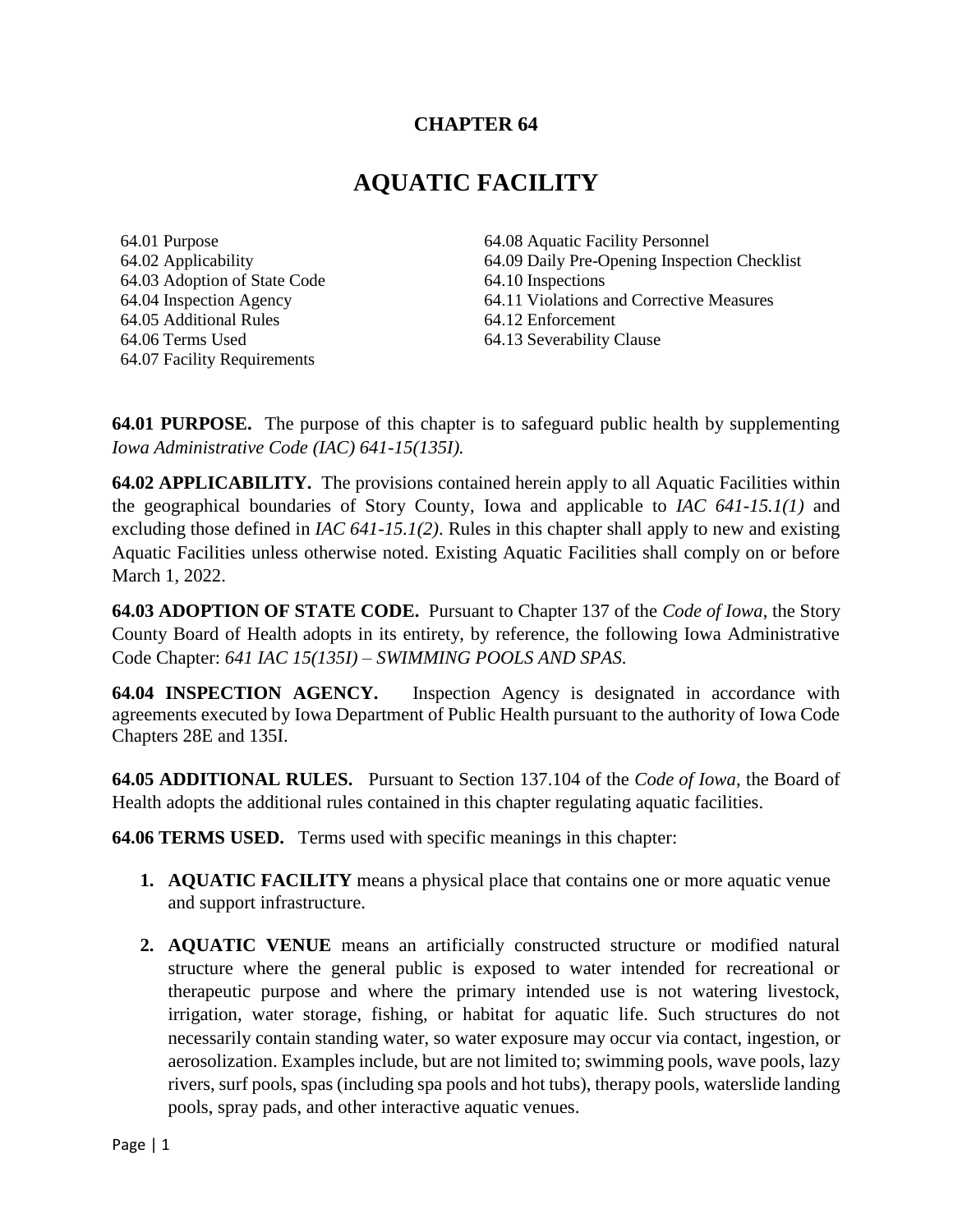- **3. CERTIFIED, LISTED, AND LABELED** means equipment, materials, products, or services included in a list published by an ANSI accredited certification organization where said equipment, material, product, or service is evaluated against specific criteria and whose listing either states that it meets identified standards or has been tested and found suitable for a specified purpose. In sections of this code where equipment, materials, products, or services are referred to with terms such as "approved", "verified" or similar terms to a referenced standard, these terms also mean "certified, listed, and labeled."
- **4. CERTIFIED OPERATOR IN CHARGE** means a person that meets the requirements pursuant to *IAC 641-15.11* and is responsible for the operations and maintenance of the water quality systems and associated infrastructure of the aquatic facility.
- **5. CORRECTIVE ACTION PLAN** means a written response to violations noted during an inspection that shall include actions taken to remediate each violation including the date completed or date remediation will be completed by.
- **6. IDPH** means the Iowa Department of Public Health.
- **7. IMMINENT HEALTH HAZARD** means a significant threat or danger to health that is considered to exist when there is evidence sufficient to show that a product, practice, circumstance, or event creates a situation that requires immediate correction or cessation of operation to prevent injury based on the number of potential injuries and the nature, severity, and duration of the anticipated injury or illness.
- **8. OWNER** means the contact person the facility provides to the IDPH during annual registration. This contact information is then forwarded on to the Inspection Agency by IDPH.
- **9. RESPONSIBLE PERSON** means an individual on-site, other than the Certified Operator in Charge, that is responsible for aquatic facility operations and is trained in accordance with Chapter 64, Section 08(2), of the Story County Code of Ordinances as described herein.
- **10. SERIOUS DEFICIENCY** means an imminent health hazard that was cited, unavailability of the Certified Operator in Charge, failure to comply with the Corrective Action Plan, and repetitive violations of this Chapter.
- **11. VGB** refers to the Virginia Graeme Baker Pool and Spa Safety Act.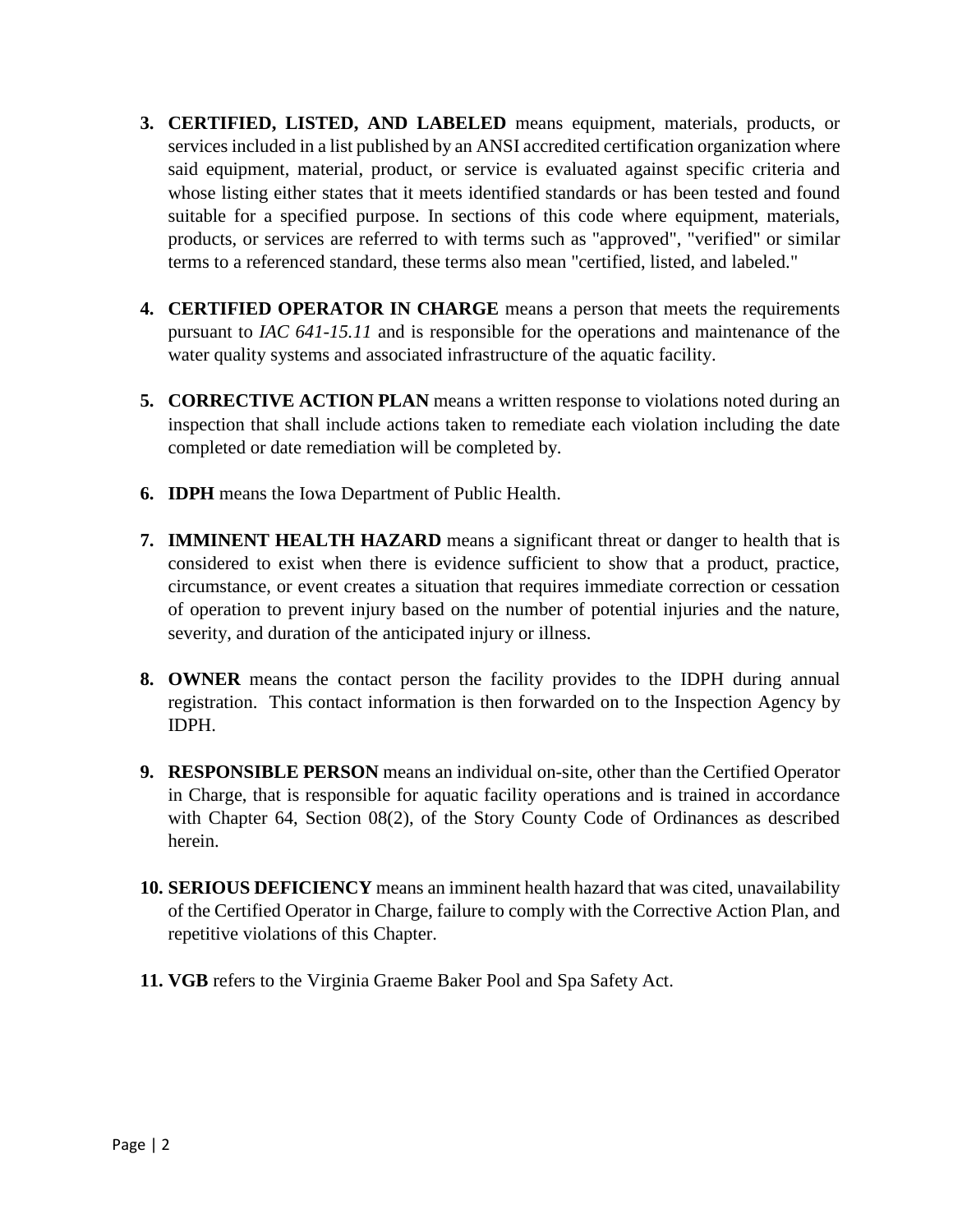#### **64.07 FACILITY REQUIREMENTS**

- **1. CARBON MONOXIDE DETECTORS.** An aquatic facility utilizing fuel burning appliances shall have carbon monoxide detectors with local alarming, certified, listed, and labeled in accordance with UL 2075, in the room with the appliance and all rooms that are immediately adjacent to the space containing fuel burning appliances or vents carrying the products of combustion. Date of installation shall be labeled and visible without removal of detector. Carbon monoxide detector shall be replaced every 2 years or before if required by manufacturer's recommendations.
- **2. NOTIFICATION OF DESIGNATED SIGNEE.** Aquatic facilities shall designate a person or persons the Inspection Agency is authorized to send official correspondence to on behalf of the facility owner. Form 69-19-001 shall be completed and submitted to the Inspection Agency on an annual basis. For Year-round operating facilities between January  $1<sup>st</sup>$  and January  $15<sup>th</sup>$  of each year; for seasonal operating facilities between May  $1<sup>st</sup>$ and no later than 7 days prior to opening for the season of each year. Any change to the submitted information shall be submitted to the Inspection Agency within 10 days of the change.

## **3. SIGNAGE.**

- **a. INSPECTION AGENCY PLACARD.** Placard(s) shall be conspicuously posted on a permanent, water proof, and durable placard in a location where it is readily observable by the patrons in the aquatic facility or venue. The placard shall include the name and contact information of the Inspection Agency.
- **b. POSTING OF WATER TEST RESULTS.** The Inspection Agency may require an aquatic facility to post the previous and most recent water test results. The Inspection Agency shall notify the designated signee of this requirement in writing at least 10 days before the posting is to be displayed for the first time.

Posting shall including the date and time of day tested, for each aquatic venue as specified in *IAC 641-15.4(2)e 1-2* for pools and *IAC 641-15.51(2)e 1-2* for spas; shall be legibly and conspicuously posted on a permanent, water proof, and durable placard in a location where it is readily observable by the patrons. The minimum and maximum standards for these parameters, as specified in Table A for pools and Table B for spas shall be included on the placard.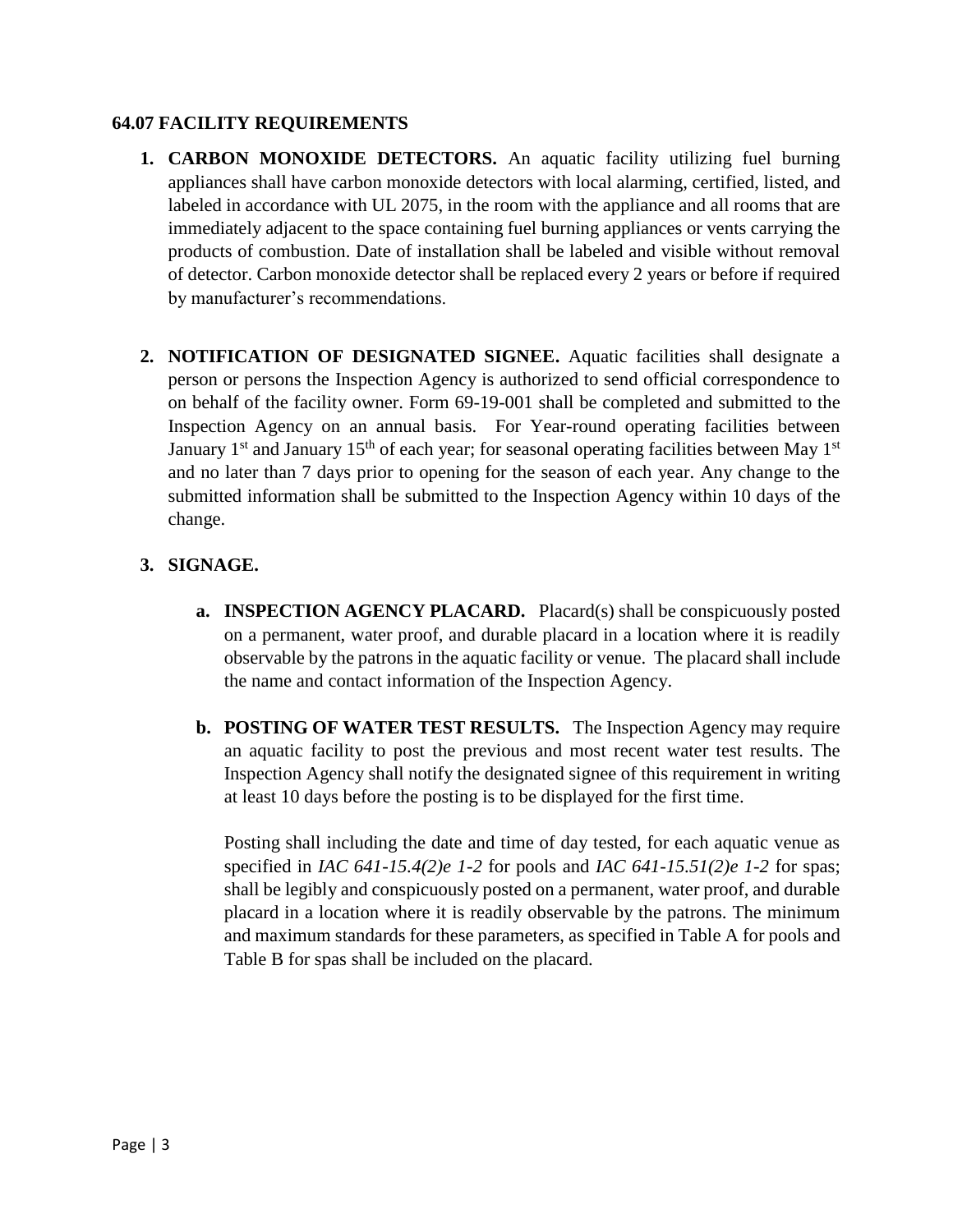| <b>Table A (Pools)</b>        |                            |                            |             |
|-------------------------------|----------------------------|----------------------------|-------------|
|                               | <b>Free Chlorine (ppm)</b> | <b>Total Bromine (ppm)</b> | рH          |
| Preferred range               | $1.0 - 8.0$                | $2.0 - 18.0$               | $7.2 - 7.8$ |
| Closure required<br>if below: | 0.6                        | 1.0                        | 6.9         |
| Closure required<br>if above: | 8.0                        | 18.0                       | 8.2         |

| Table B (Spas)                |                            |                            |             |  |
|-------------------------------|----------------------------|----------------------------|-------------|--|
|                               | <b>Free Chlorine (ppm)</b> | <b>Total Bromine (ppm)</b> | рH          |  |
| Preferred range               | $2.0 - 8.0$                | $4.0 - 18.0$               | $7.2 - 7.8$ |  |
| Closure required<br>if below: | 1.0                        | 2.0                        | 6.9         |  |
| Closure required<br>if above: | 8.0                        | 18.0                       | 8.2         |  |

#### **64.08 AQUATIC FACILITY PERSONNEL**

- **1. CERTIFIED OPERATOR IN CHARGE.** Must be reasonably available whenever the pool is in use at the aquatic facility. An aquatic facility is not limited to a single Certified Operator in Charge.
	- **a. TRAINING OF PERSONNEL.** The Certified Operator in Charge of the aquatic facility shall train any staff member that will be responsible for the operation and maintenance of the aquatic facility in the absence of the Certified Operator in Charge, or whenever any portion of the operations and maintenance of the aquatic facility are performed as part of their duties in lieu of the Certified Person in Charge.
	- **b. NOTIFICATION OF CHANGE.** Aquatic Facilities shall provide the Inspection Agency with information on the Certified Operator in Charge. This information must include the name of the Certified Operator in Charge, current contact information, and a copy of their Certified Pool/Spa Operator Certificate. Notification of change shall be submitted within 10 days.
- **2. RESPONSIBLE PERSON.** Only a Responsible Person shall be allowed to perform operational tasks for the aquatic facility after receiving training from the Certified Operator in Charge.
	- **a. TRAINING FOR RESPONSIBLE PERSONS**. Each Responsible Person must be trained in accordance with this section. A review of training shall be conducted annually by the Certified Operator in Charge for each Responsible Person. Training shall ensure that the Responsible Person:
		- Be capable of testing and recording the required water quality parameters;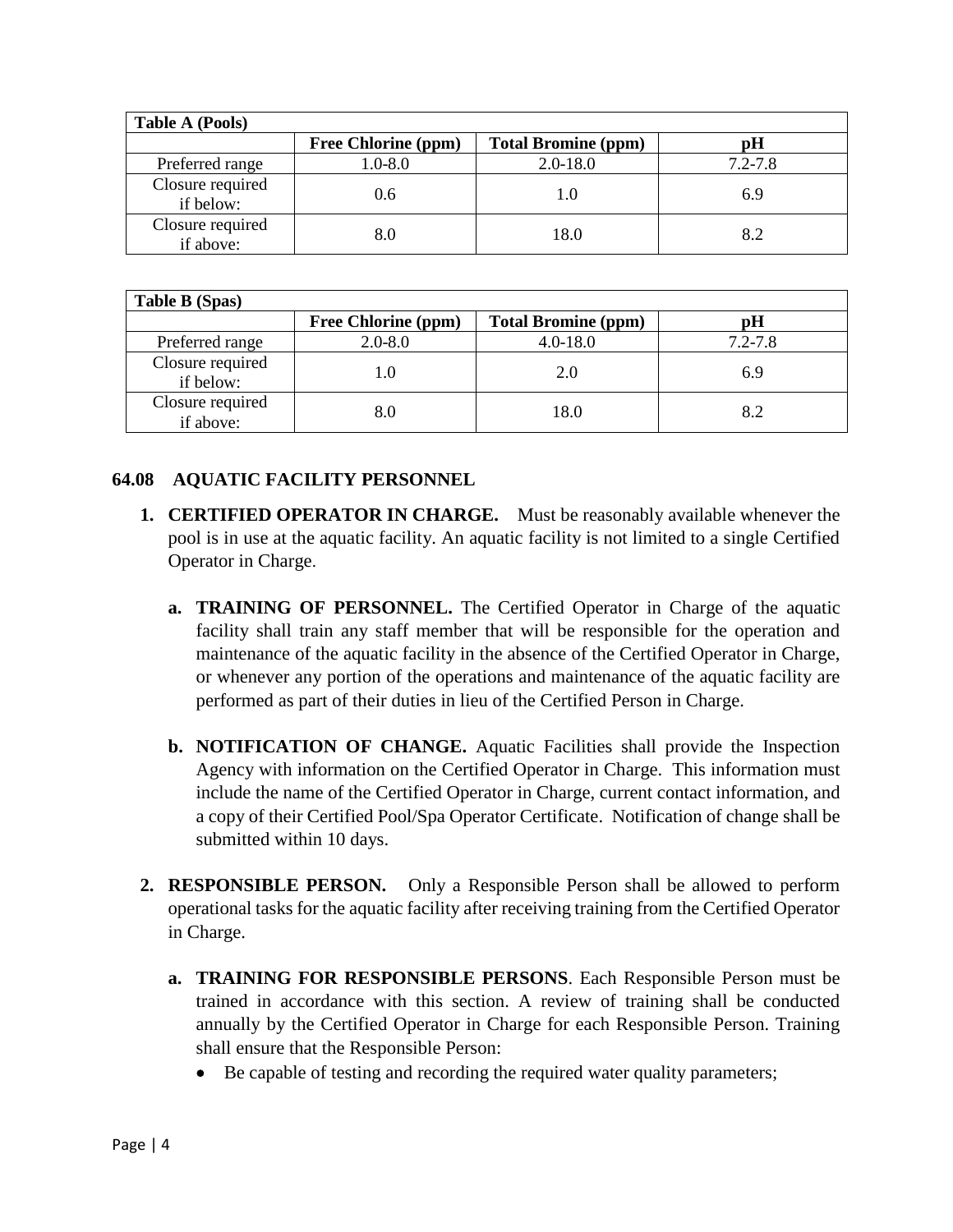- Knows how to make adjustments, as needed, to maintain required water quality parameters;
- Knows general maintenance procedures as required by daily operational verifications or adjustments;
- Knows emergency procedures;
- Be capable of conducting the pre-opening checklist form;
- Be familiar with pump, filter and chemical feed equipment;
- Be capable of draining / cleaning spa;
- Knows the contamination response;
- Knows when an aquatic facility or individual aquatic venue should be closed; and
- Knows how and when to contact the Certified Operator in Charge.
- **b. TRAINING RECORDS.** Training records shall be maintained and available for inspection by Inspection Agency upon request. The Certified Operator in Charge shall record the name for each Responsible Person and date training occurred.

**64.09 DAILY PRE-OPENING INSPECTION CHECKLIST.** The Certified Operator in Charge or Responsible Person shall ensure the daily pre-opening inspection checklist is completed and signed before opening for the day. Aquatic facility shall use Form 64-19-002 developed by Story County Environmental Health. Forms shall be kept for one year and available for inspection by the Inspection Agency.

**64.10 INSPECTIONS.** In accordance with the 28E agreement inspections of all aquatic facilities shall be conducted by the Inspection Agency to determine compliance with *IAC 641-15***.** 

#### **1. FREQUENCY OF INSPECTION IS DETERMINED AS FOLLOWS:**

- **a. PERIODIC / ROUTINE INSPECTION.** All operating facilities shall be inspected at minimum one time per year. Seasonal pools should be inspected within the first month of operation. The Inspection Agency may increase the periodic inspection if serious deficiencies were identified during previous inspections. The periodic inspection frequency may be increased to a maximum of four times per year. The inspection frequency shall return to an annual basis after three successive inspections with no serious deficiencies.
- **b. SPECIAL INSPECTION**. When the Inspection Agency determines an inspection is required in addition to a periodic (routine) inspection. Examples of where a special inspection will be necessary include, but are not limited to:
	- Follow up / Re-inspection to a previous inspection to assure that the appropriate corrective action has been completed as indicated;
	- In response to a complaint regarding the facility or venue;
	- In response to a report of a recreational water illness (RWI);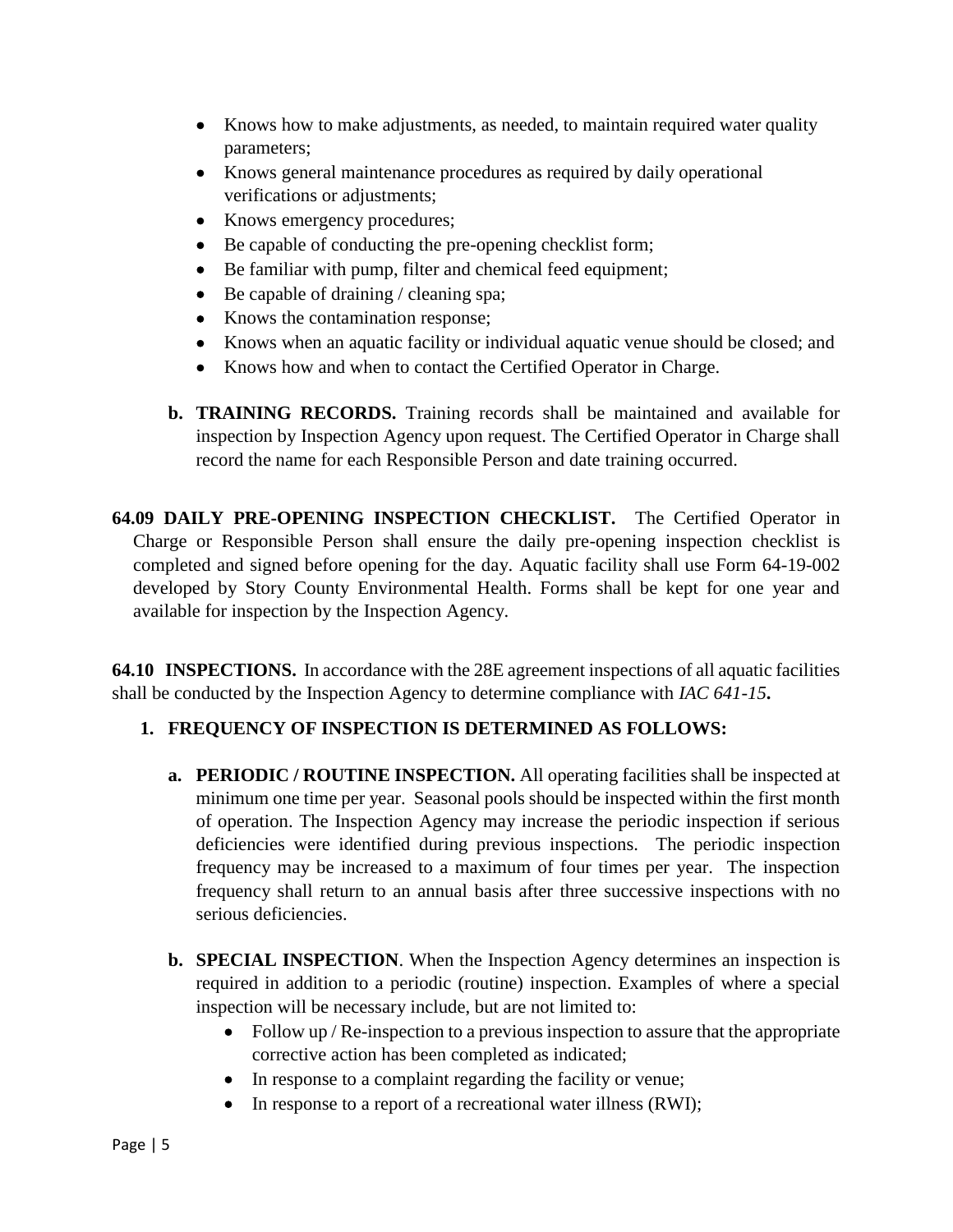- In response to a report of a chemical injury / exposure;
- In response to a reportable incident;
- In response to a request from a federal, state, or local agency;
- Other immediate public health concerns;
- To verify that construction or reconstruction is complete and that the property is ready for a pre-open inspection upon request from IDPH based on unique circumstances.
- **c. INITIAL ROUTINE INSPECTION.** Once IDPH has officially approved and opened a new facility or venue and notified the Inspection Agency the first routine inspection will be conducted within 30 days.

## **2. INSPECTION FEES.**

- **a. PERIODIC / ROUTINE INSPECTION FEES.** Inspection fees are as prescribed in *IAC 641-15.12(3)*.
- **b. SPECIAL INSPECTION FEES.** Special inspection fees will be billed pursuant to *IAC 641-15.12(3)c* and as set forth annually by the Story County Board of Health.
- **3. PUBLICATION OF INSPECTION REPORTS**. Inspection Agency may publish or post on the web or other source the reports of aquatic facility inspections.

## **64.11 VIOLATIONS AND CORRECTIVE MEASURES**

- **1. CORRECTIVE ACTION PLAN.** In accordance with *IAC 641-15.6(2)a(4)*, a Corrective Action Plan is required for all violations noted during inspections.
	- a. **SUBMISSION DATE.** The corrective action plan shall be submitted to the Inspection Agency on or before the due date listed on the Inspection Report.
	- b. **CORRECTIVE ACTIONS.** Corrective actions shall be completed by the dates prescribed in the approved Corrective Action Plan.
	- c. **FAILURE TO SUBMIT OR COMPLY.** The Inspection Agency may require the closure of an Aquatic Facility for failure to submit a Corrective Action Plan within the timeframe set forth in the inspection report or failure to comply with appropriate corrective action measures identified in the submitted Corrective Action Plan.
- **2. VIOLATIONS REQUIRING IMMEDIATE CORRECTION OR CLOSURE.** The Board of Health authorizes the Inspection Agency to immediately close the aquatic facility or individual aquatic venue whenever serious deficiencies or imminent health hazard violations are found and cannot be corrected at the time of inspection until the violations are corrected and the Inspection Agency has given authority to reopen. Immediate correction or closure is required, but not limited to, the following violations: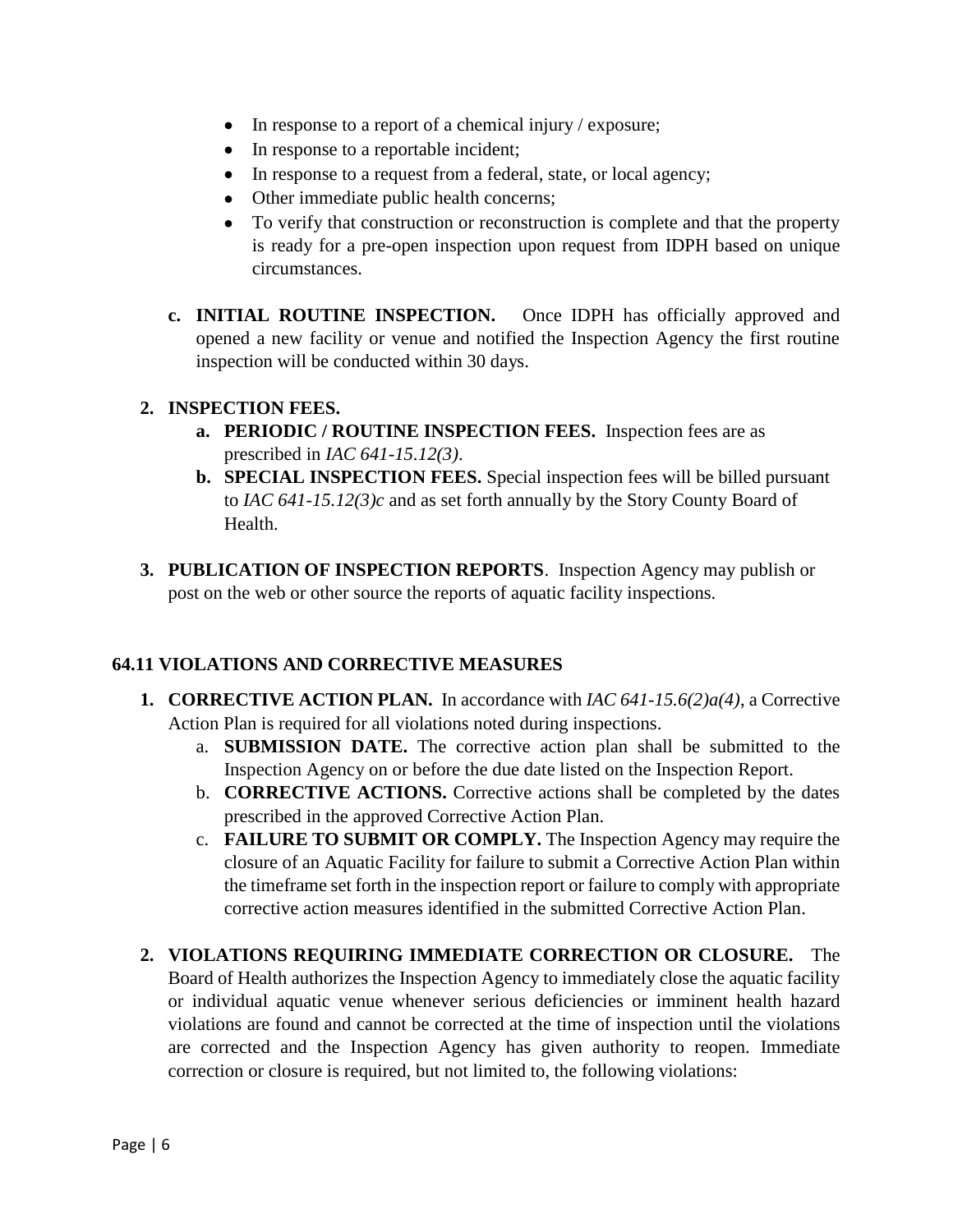- Failure to provide supervision and staffing of the aquatic facility or aquatic venue including, but not limited to; Certified Operator in Charge, Responsible Person, or required lifeguard staffing;
- Noncompliance with VGB requirements;
- Aquatic venue bottom not visible;
- Absence of all required lifesaving equipment;
- Total absence of or improper depth markings at an aquatic venue;
- Failure to provide and maintain an enclosure or barrier to inhibit unauthorized access to the aquatic facility or aquatic venue when required;
- Failure to maintain an emergency lighting source;
- Broken, unsecured, or missing main drain grate or any submerged suction outlet grate in the aquatic venue;
- Unprotected overhead electrical wires within 20 feet horizontally of the aquatic venue;
- Non GFCI protected electrical receptacles within 20 feet of the inside wall of the aquatic venue;
- Use of an unapproved or contaminated water supply source for potable water use;
- Plumbing cross-connections between the drinking water supply and aquatic venue water or between sewage system and the aquatic venue including filter backwash facilities;
- A positive check sample (bacteria);
- Disinfection levels above or below that required for operation as prescribed in *IAC 641-15.4(2)a* and *IAC 642-15.51(2)a*;
- pH level below 6.9 OR above 8.2;
- Failure to continuously operate the aquatic venue filtration and disinfection equipment;
- Use of unapproved chemicals or the application of chemicals by unapproved methods to the aquatic venue water;
- Water temperature exceeding 104°F;
- Failing to submit the Corrective Action Plan within the timeframe set forth in the inspection report; or
- At the discretion of the Inspection Agency, for failure of the facility to comply with appropriate corrective action measures identified in the submitted Corrective Action Plan.
- **3. CLOSURE SIGN REQUIREMENTS.** Whenever an aquatic facility or individual aquatic venue is closed due to an imminent health hazard violation, closure signage shall be posted. The signage shall include the following information: facility or venue closed, date of closure, reason for closure, and signatures of both the Inspector and Operator in Charge or Responsible Person. The following text shall also be included, *"Concealment, mutilation, alteration, or removal of this placard by any person without permission of [INSPECTION AGNECY] shall constitute a violation of Story County Code of Ordinances.*" This sign shall